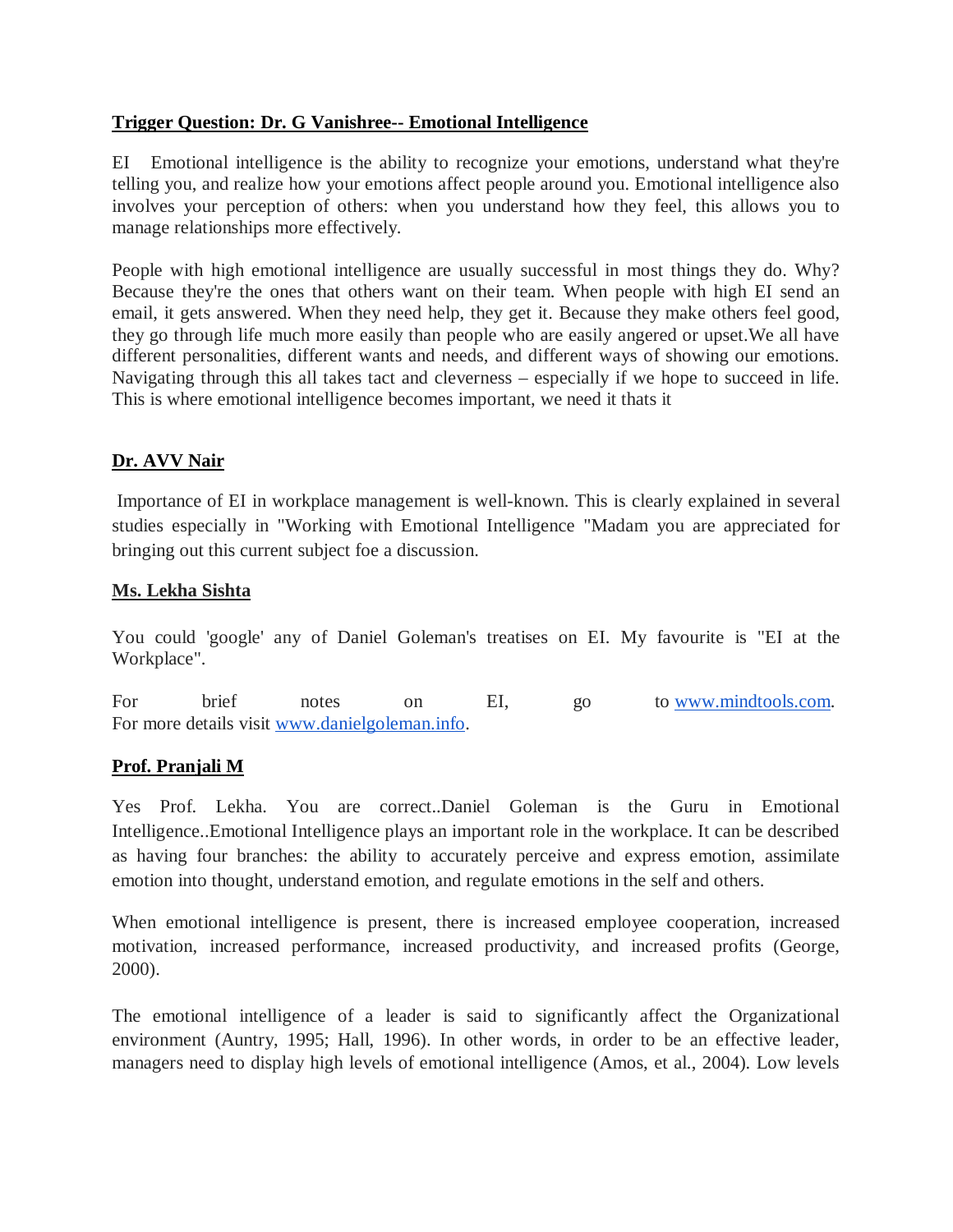of emotional intelligence on the job affect the bottom line (Auntry, 1995). Goleman (1995) cites the utilization of interpersonal skills as being fundamental to organizational success.

# **Prof. Neena Prasad**

"People with high emotional intelligence are usually successful in most things they do.When emotional intelligence is present, there is increased employee cooperation, increased motivation, increased performance, increased productivity, and increased profits (George, 2000)".

In the context of the above discussions , I would like to highlight that Emotional Intelligence is all pervading at the personal level and also at the organizational level because it is the most important discipline which can be applied to manage and set right the reality gaps say for instance ;

When we consider an organization to be good from both the customers' perspective as well as from the employees' perspective, there will always exist some areas of discord which sometimes can be simply ignored ant at times cannot but still can be managed by this emerging discipline "Emotional Intelligence" which not only puts the organization on the track but also brings in the cordiality and the team spirit within the members...............

# **Shri Virendra Goel**

I feel that along with Emotional Intelligence, it is essential to have Spiritual Intelligence too, otherwise high emotional intelligence can be dangerous too. Charles Sobhraj perhaps has highest IQ and EQ but see what a monster he became!

# **Prof. Venkataswara Rao**

When psychologists began research on intelligence, they focused on non – emotional aspects such as thinking, cognition, intellect, memory and problem solving (Intelligence Quotient). However, there were researchers who recognized early on that, emotional aspects such as feelings, moods, and non – cognition were equally important (Emotional Quotient). Emotional intelligence studies have been conducted in the areas of business, civic administration and education, where it has been widely accepted as an indispensable force. I think 5 things that we must correlate with E.I for better understanding about it. i.e,

- 1. Emotional Intelligence and Leadership.
- 2. Emotional Intelligence and Conflict Management.
- 3. Emotional Intelligence and Job Stress.
- 4. Emotional Intelligence and Job Performance.
- 5. Emotional Intelligence and Other Work Place Outcomes.

#### **Prof. Mithilesh Pandey**

I am not a psychologist but i believe that if a manager treat his employee by considering their problem then many organizational problem can be solved. because emotionally stable employee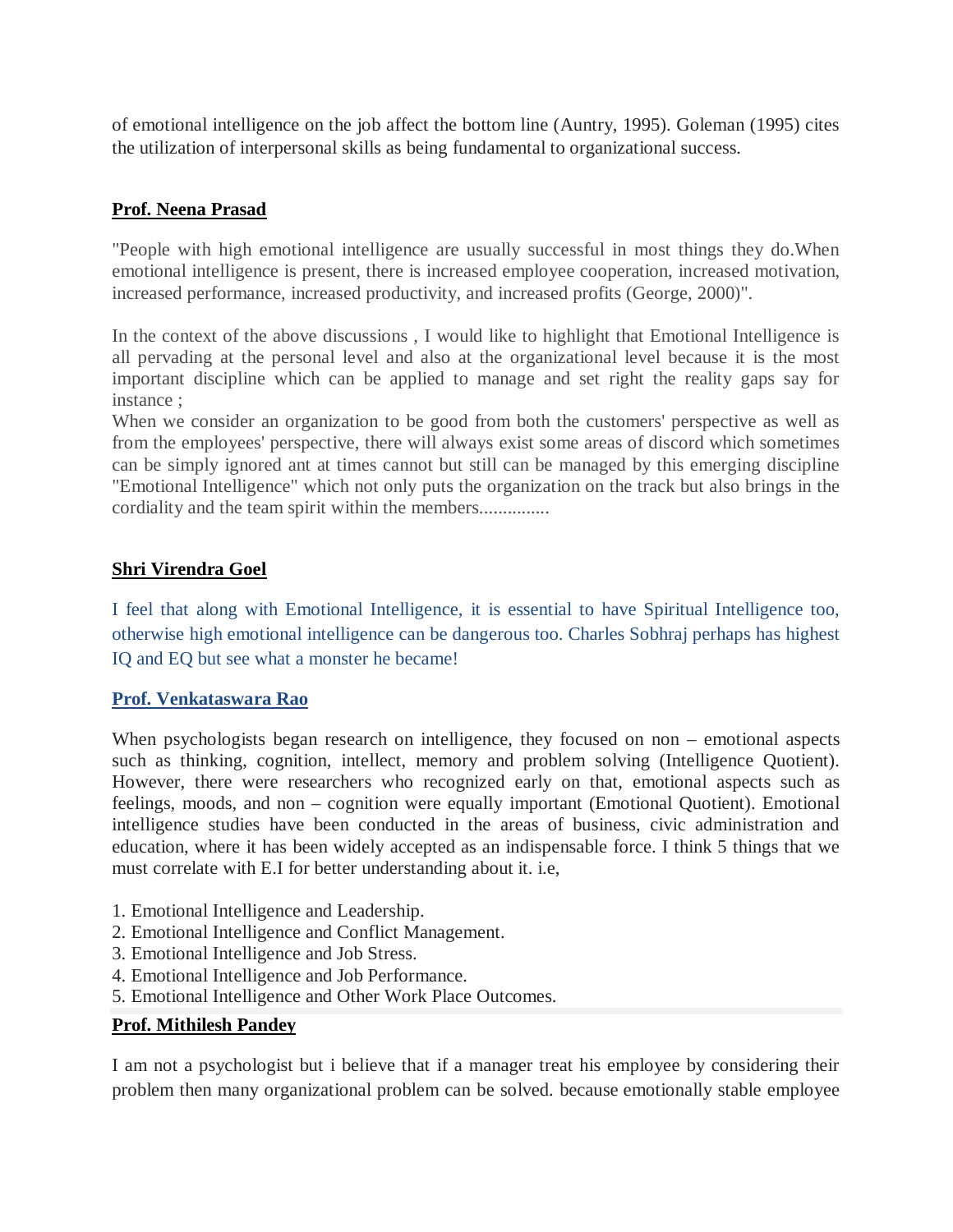can be dangerous for organisation, otherwise he can create trouble in the organisation. We all are very much clear that Indian are very much emotional they believe in human value. Therefore they must treated in proper ways to motivate them. His social value must be considered. A good Leader use always this value and continuously make fool to the public. Anna Hazare has also use emotional intelligence to mobilize the public of India.

# **Mr. Stephen Narayanan**

Actually those with High Emotional Intelligence are either Nut-Cases or Gone Cases. It is my personal observation and I may be wrong ( and I wish I am )..but during my interactions with several people in my earlier stint in Entertainment Sector...I found many individuals .....you could call them highly intelligent people....but their personal lives were nothing short of disaster. If the person is rated as Intelligent with high emotional element...they could either be extremely dangerous ( like the Charles Shobraj quote ) and there are many others too in Police manuals across the globe....Actually people who are emotionally intelligent are themselves in dire need of Help and Support to overcome their Weakness. They canno't accept even a small set-back and break down completely in comparison to others. End result...as my opening lines must have been shocking to most....is that they would end up needing Psychiatric Help. There is an Urgent need for all concerned to instill the habit of overcoming setbacks in life early than allowing the individuals to become Highly Emotional which could lead to a condition called : Schizophrenia.

### **Prof. BNV Parthasarathi**

Dear Friends,

I opine as under-

Emotional intelligence is one of the components of the total spectrum..

Human beings comprise of five dimensions-Body,Mind,Heart,Soul and Spirit

These five dimensions are identified with -

Body- Physical/economic

Mind- Mental

Heart- Social/emotional

Soul- Wisdom

Spirit- Spiritual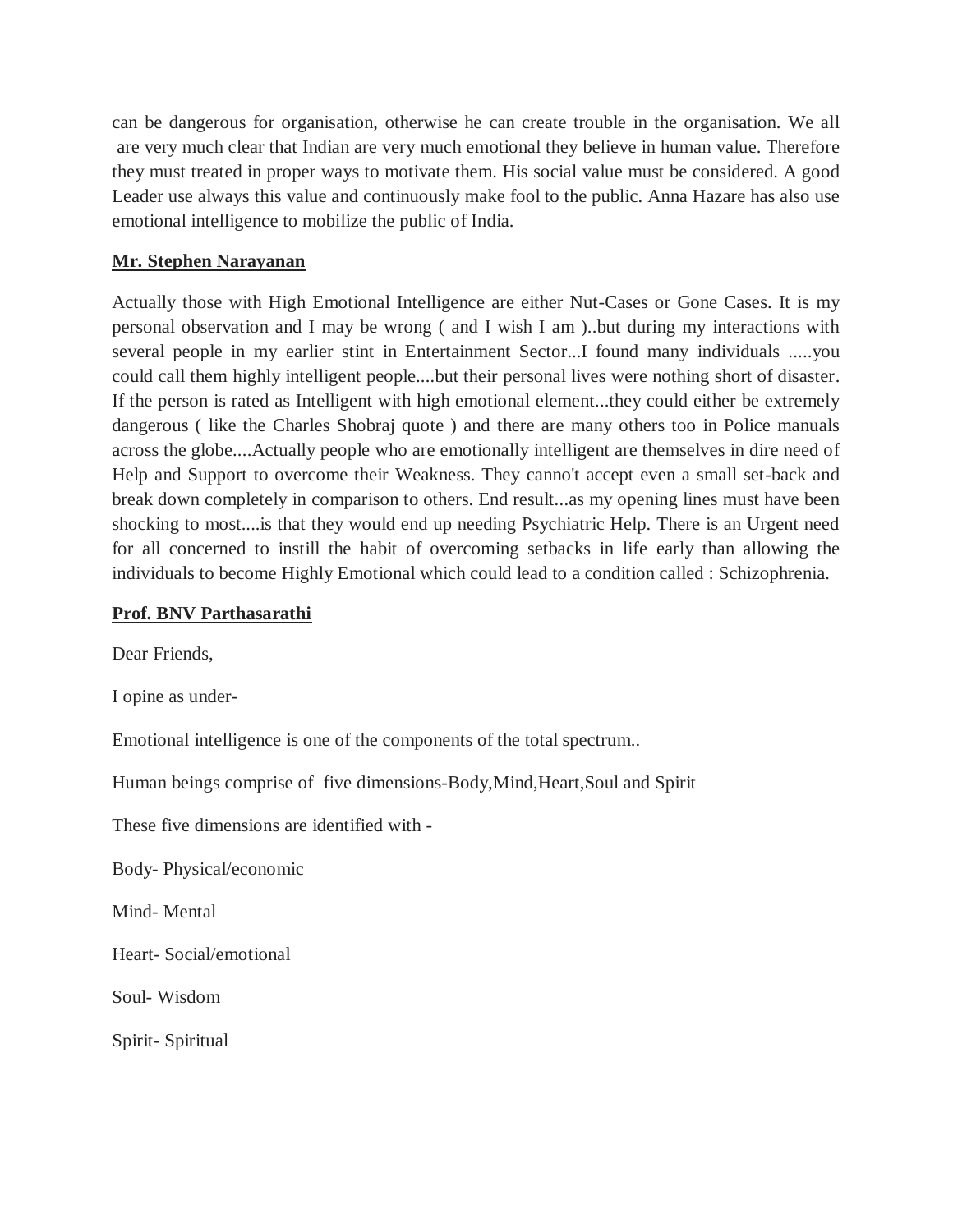Awareness of the functions of these five elements can be termed as the respective intelligence (eg- Heart is identified with emotional intelligence ) . While body represents the first level /stage of intelligence ,spirit represents the highest level/stage of intelligence.

Depending on what level a person is positioned a leader has to focus on that particular level of intelligence to motivate that person.

# **Dr. Prabhakar Waghodekar**

Just two whats:

1.What is the relationship between Ego States (Child, Adult and Parents)and EI? 2.What is the relationship between life positions and EI?

# **Dr. RP Singh**

Yes, I agree with. Ms. Prasad that many of the explanations of EI are completely at variance with true concept of EI. Linking Shobhraj with EI is height of this variance. A person with high intelligence will never ever do anything against societal norms nor sacrifice his effectiveness in personal or professional life for petty gains. He may face hurdles in life but will face them squarely with his personal competencies and most of the times will come out successfully.

#### **Dr. Param D Singh**

Thank you, Ms. Neena Prasad! So very often we see discussions on specifics becoming generalised, with the colloquial understanding of a term or subject making us go off on a tangent, and as a result really getting us nowhere!

The various types of intelligences became apparent in neuroscience after psychology and psychiatry, including mass behaviour, industrial / organisational psychology, etc., informed about the existence of various traits in human behaviour with probable causeses. Combined research has led science to our present understanding of what these are, as well as the most probable cause for their existence - genetics, environment, combinations, multifacorial, and so on. (The "research" is by no means complete!!). Some of these "intelligences" and traits are "inborn", some acquired, with possibilities of being learnt with practice under guidance. All of us have emotions but we may or may not be "emotionally intelligent" enough to recognise emotions that we evoke in ourselves and others with our behaviour, utterances, body language, and then get "surprised" at how "what we intended" has been "misunderstood", or fail to have seen what someone else meant and how or why we understood it all wrong. This ability to recognise meanings of emotions in others or ourselves is also present in all of us to varying degrees, and this emotional intelligence can be very strong in some individuals, almost as a natural trait. However, like leadership, and many other traits, it is possible to train ourselves or get ourselves trained under an expert to become emotionally intelligent at work, within society, with our family members and most importantly, with ourselves.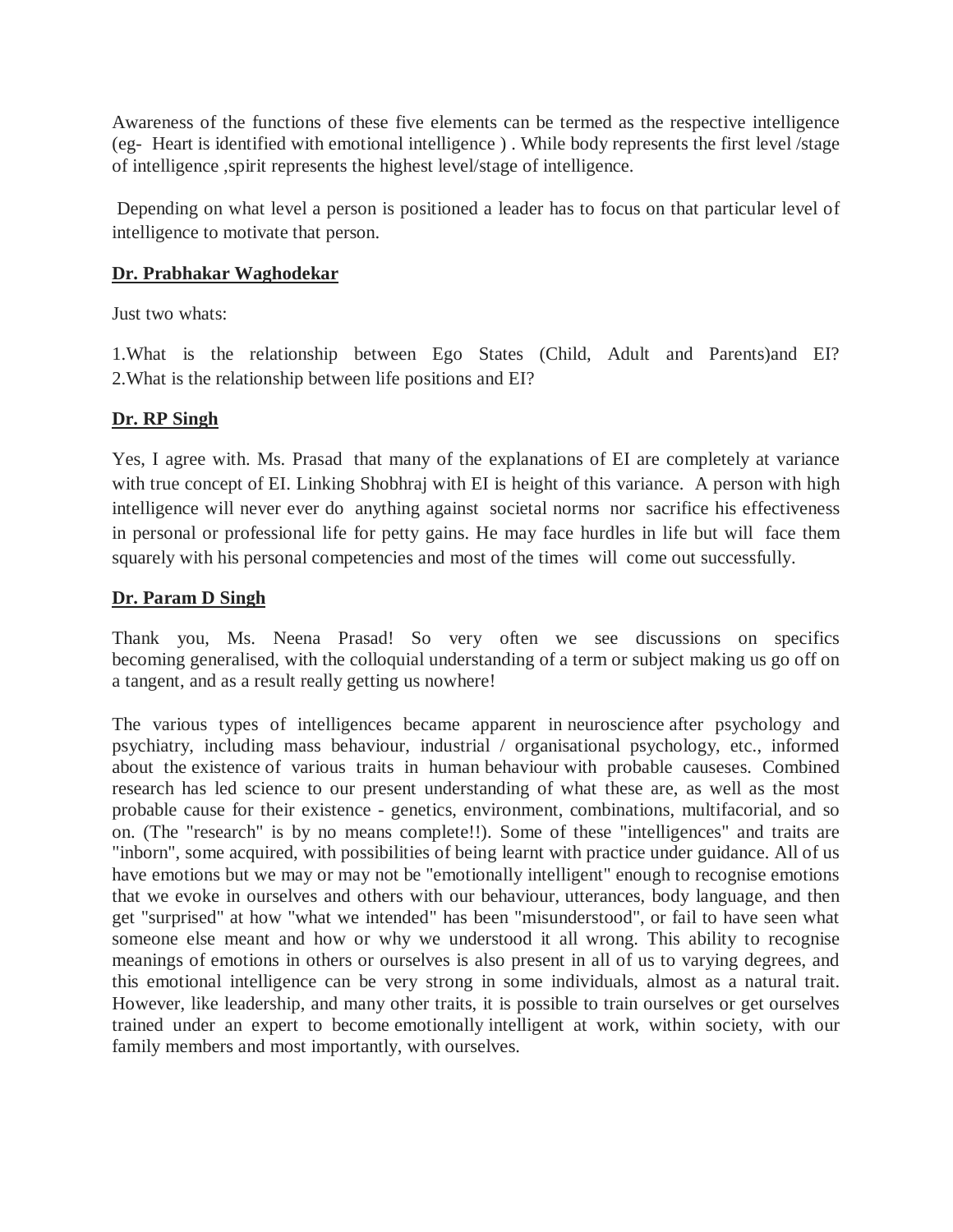This is what the subject of emotional intelligence is talking about. We, as tutors, perhaps need to be emotionally intelligent when dealing with the subject of imparting knowledge and skills to our charges, as well as during staff / committee meetings, and exhibit a balanced, "intelligent" profile with them. At the least, we need to be well informed and knowledgeable about these "hot" topics.

As suggested by some members, we should all go through the recommended readings, and perhaps "re-open" this discussion when we're more aware in order to exchange the wisdom we might have acquired after reading authentic texts on the EI subject!!

A short word about "spiritual intelligence" - thanks for bringing this out, Prof. Goel - it is an important factor in human behaviour, being more and more recognized and referred to now! Perhaps we should request some knowledgeable members to inform the rest about this, and suggest reading materials on Spiritual Intelligence!! Mr. Stephen Narayanan

I had shared my views on the Topic which perhaps were colored by my own exposure to people in my Career Span in varied sector. To quote an example or two :

During my tenure in Music World Entertainment Ltd. as Asst. Manager - Merchandising of International Music Division in Ahmedabad Store, just a day after the massive Quake on 26th Jan,2000 which Killed many people throughout Kutch & Ahmedabad, we opened the Store at usual time of 9.00 a.m. and just around 10.00 a young gentleman with a lady companion entered the store and started hunting for Old Labels across the Repertoire of Hindi & International Music  $(R & B)$  and had good knowledge of what he wanted...I was called from back office to assist him in suggesting titles and that single individual finished his Purchases totaling a single bill of Rs.22,000/-. Around 11:30 a.m. our Boss called up from the Head Office in Chennai and was concerned for the safety of staff and also worried that if the aftershocks which usually follow a high magnitude quake should happen when customers are in Store, the Company may end up having to pay through its nose in case of any injuries and was mocking that with people dying all around there wasn't any chance of sales happening and as was his habit he asked: By the way what is the score ( meaning sales ), I told him Sir one billing only and amount 22K which sent a more high intensity shockwave into him than the earthquake after shock.....even 11 yrs after the incident I am unable to figure out exactly what that couple was shopping around for Music when all around there was grief and losses.

Another time again a set of a couple Customer....a combination of Beauty & the Beast literally coming true....the lady so fair and beautiful and the man....his face was a nightmare...maybe some burn accident which completely destroyed his face which the Hospital must have had a challenging restoration work...his eyes were very intense and searching with a lot of sadness and suffering in them....all my Floor Shop boys and girls - Customer attendants were scared to go near the man and kept a safe distance leaving them to do their searching....I just walked into the store after a trip to a Dealer...and found this gentleman hunched over the International Music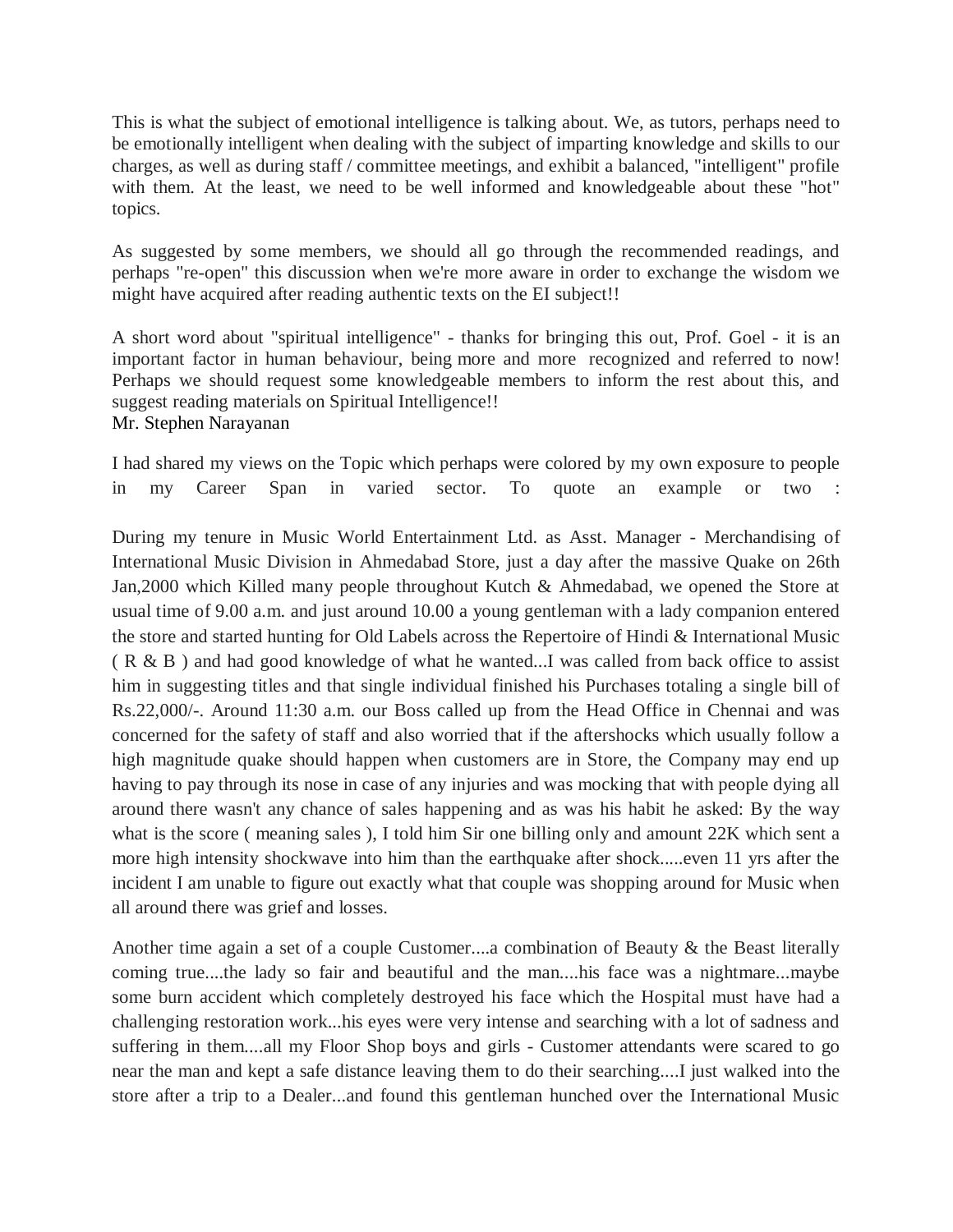Section....before the floor guys could approach me I was over to the section with the intention to Help...and Queried to him from behind him....he turned around....and I must say that it took a whole lot of will power and a lot more in me to keep my expression normal as I knew I couldn't afford to Hurt that person....whom fate/destiny had punished him for no fault I knew about. But may be by the habit the flow of talk when it was a discussion on Music and Old bands...drew my natural interest and I found it easy to talk,share & discuss with him. He offered me for a Cup of Coffee in the Coffee Shop "Qwikys" inside our store itself and I gladly gave him company while his lady finished her shopping and billing.When we finally shook hands before he left....I saw genuine warmth in the eyes of that gentleman....that made my day. After they left, my attendants came to me and asked me how I was able to remain normal without showing any hesitation while dealing with that scared man....I didn't have an answer there......

In both the above Cases, I dealt with Humans who were far more Intelligent...emotional....but the learning experience was mine. Life has a lot to teach us...but the question is are we prepared for the sacrifices to really Learn the Lesson?

# **Principal Rani Verma**

Sanskaras inherited from family, learned from community and eco system build Emotional Intelligence. It get superimposed on inherent Emotional Intelligence.

Consequences of emotional behaviour also effect EI. E.g an angry employee does not open his mouth before the boss. The worst boss keep his mouth shut before his wife.

In a given Eco System routine behaviour becomes habit and regular repetitions get converted in to Sanskaras and EI. Planned interventions form EI of a group, organization, community e.g Army Training.

Dr, Daniel Goleman says that Emotional Intelligence consists of four parts viz self awareness,managing our emotions , empathy and social skills / social intelligence. He also talks about emotional maturity and meditation which he has learnt from India.

Dr, Daniel Goleman has done outstanding work in the field of EI. But the fundamental lies in Patanjali Ashtanga Yoga. It provide Road Map to EI development and control. Yama develops social skills, Niyama builds self skills. Pranayama teach how to control your mind which determine your EI under induced situations. Pratyahara trains you to control your EI. Dhyan , Dharana leads you to goal.

Important to note that commercial people put the things in beautiful showcase which does not allow you to reach basics but Indian System starts with basics.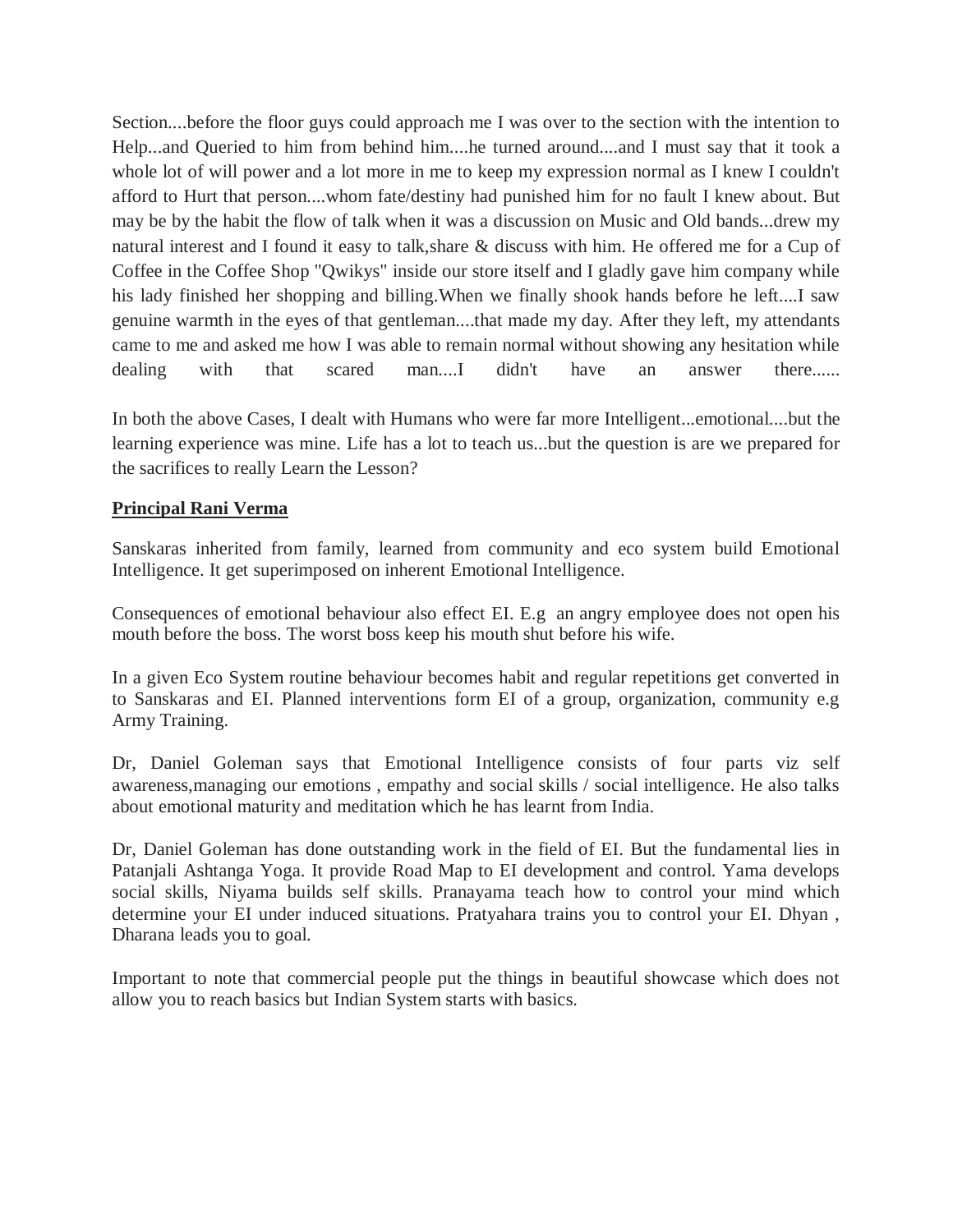# **Dr. Prabhakar Waghodekar**

I disagree with the following:

"Dr, Daniel Goleman has done outstanding work in the field of EI. But the fundamental lies in Patanjali Ashtanga Yoga. It provide Road Map to EI development and control. Yama develops social skills, Niyama builds self skills. Pranayama teach how to control your mind which determine your EI under induced situations. Pratyahara trains you to control your EI. Dhyan , Dharana leads you to goal."

Please see the attachment and note, as I have understood/practiced, the followings:

1.

Ashtang Yoga is the scientific process meant for self-realization, salvation. EI development and its control are the by product.

2.

Yama helps generate (5) values (abstract material), as propagated by Vaedhaman Mahaveer or Budhdh.

3.

Niyamas are some rules like self-study, self-contentment, etc., (abstract material).

4.

When one is ready he turns to gross body practicing Asanas.

5.

Then one moves to Pranayama, more subtle than body material.

6.

If a man practices 2 to 5, one develops personality and social cordial relationships.

7.

It is enough for a person like you and me to practice 2 to 5. Else to move ahead, go to Pratyahar, retraining of senses and mind too.

8.

Then have relaxed total awareness called mediation.

9.

Then Dharana, hold and consolidate what one has achieved, sharpen the wits.

10.

Be one with cosmos.

Please remember during the stages Pratyahar onwards, one starts withdrawing slowly from worldly affairs as one knows the importance of these, and finally one prefers to leave the body, self-realization.

Our development in psychology is more subtle than the Western. It is necessary to carry our further research rather than depending upon the Western findings. This will be a real contribution to man as Patanjali did 2500 years ago. Do more and more research and make the world happy.